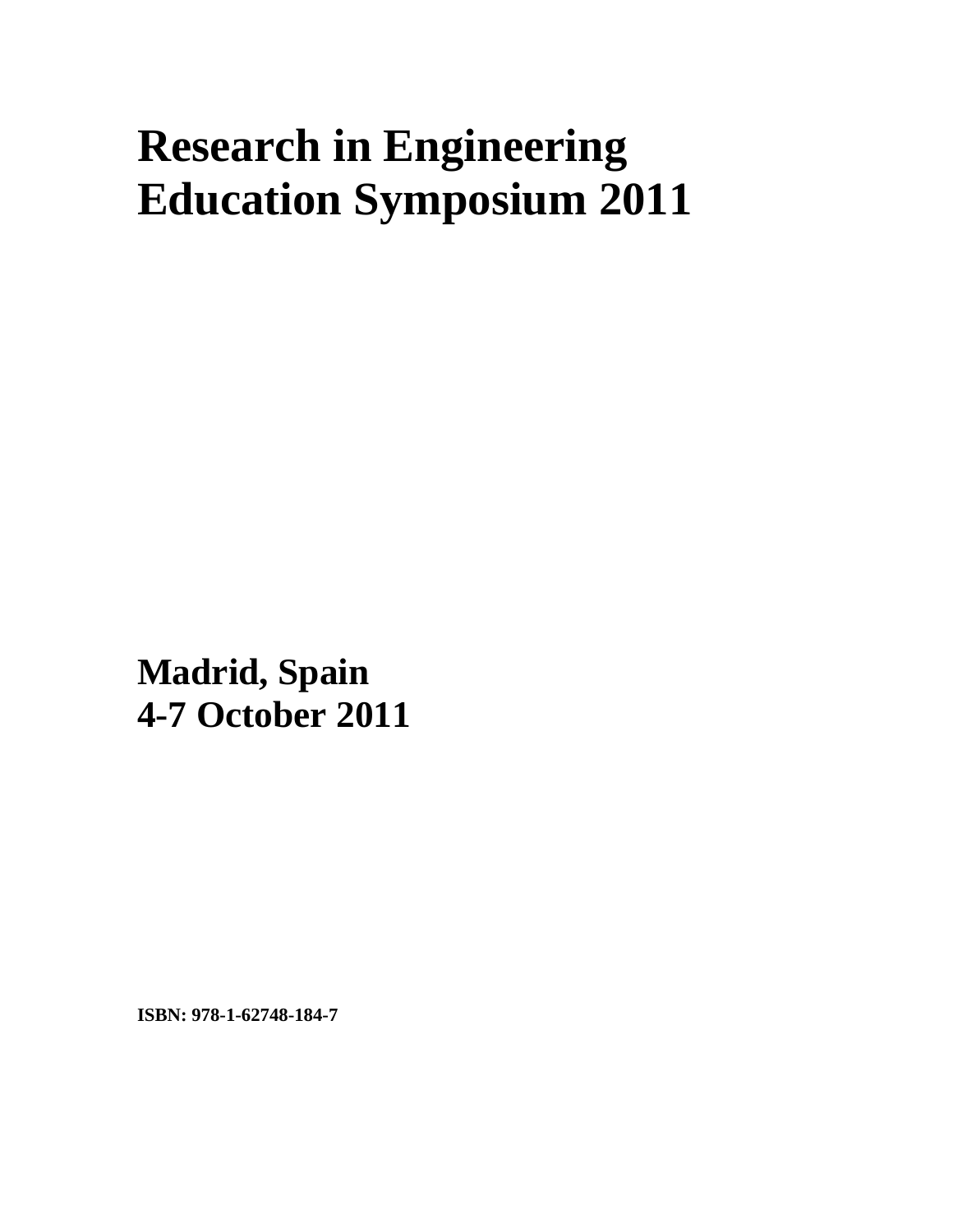**Printed from e-media with permission by:** 

Curran Associates, Inc. 57 Morehouse Lane Red Hook, NY 12571



**Some format issues inherent in the e-media version may also appear in this print version.** 

Copyright© (2011) by Research in Engineering Education Network All rights reserved.

Printed by Curran Associates, Inc. (2013)

For permission requests, please contact Research in Engineering Education Network at the address below.

Research in Engineering Education Network c/o Roger Hadgraft, RMIT University 57 3 29 Lygon & Queensberry Melbourne Australia

http://grou.ps/reen

roger.hadgraft@rmit.edu.au

## **Additional copies of this publication are available from:**

Curran Associates, Inc. 57 Morehouse Lane Red Hook, NY 12571 USA Phone: 845-758-0400 Fax: 845-758-2634 Email: curran@proceedings.com Web: www.proceedings.com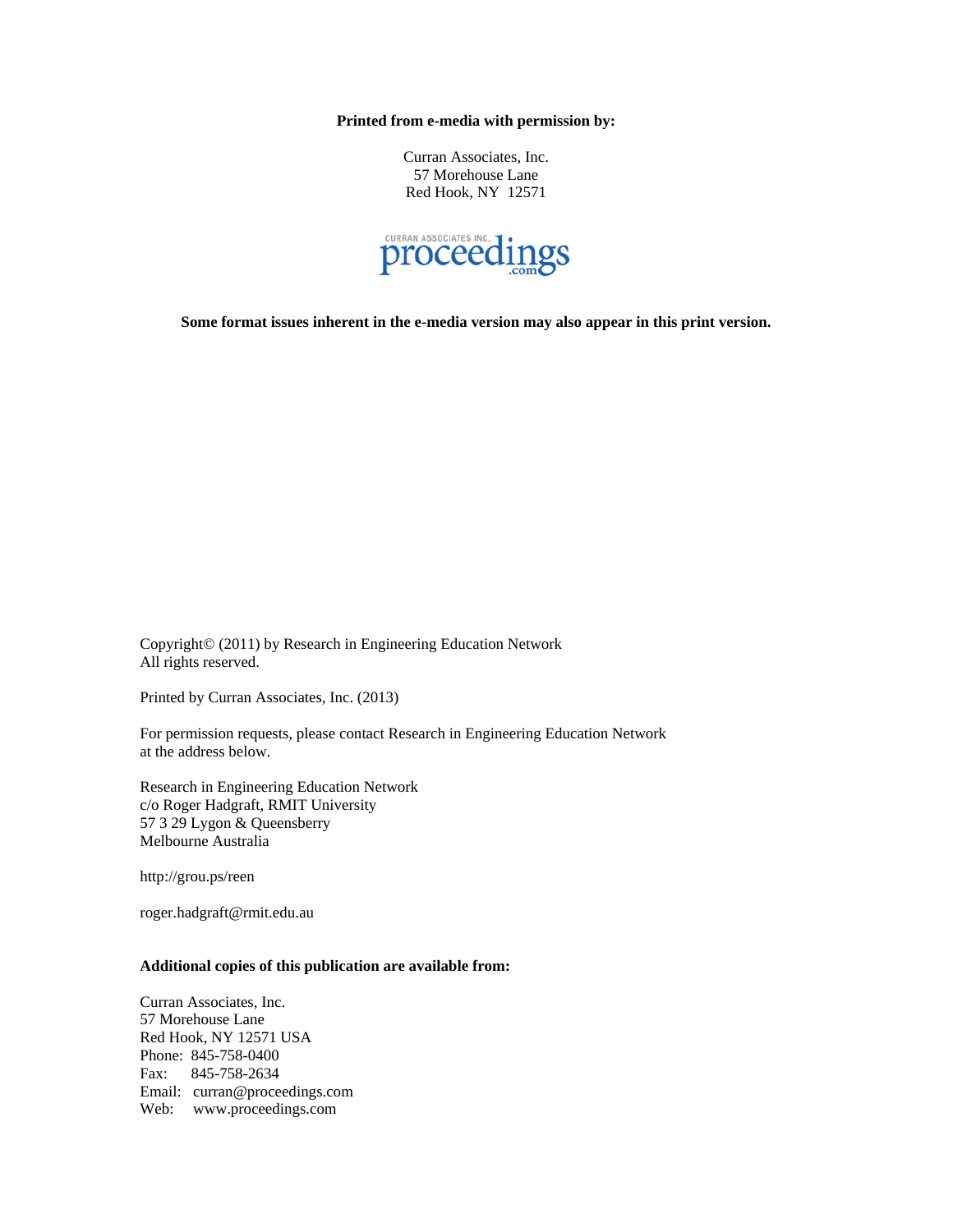## Index of contents

<span id="page-2-0"></span>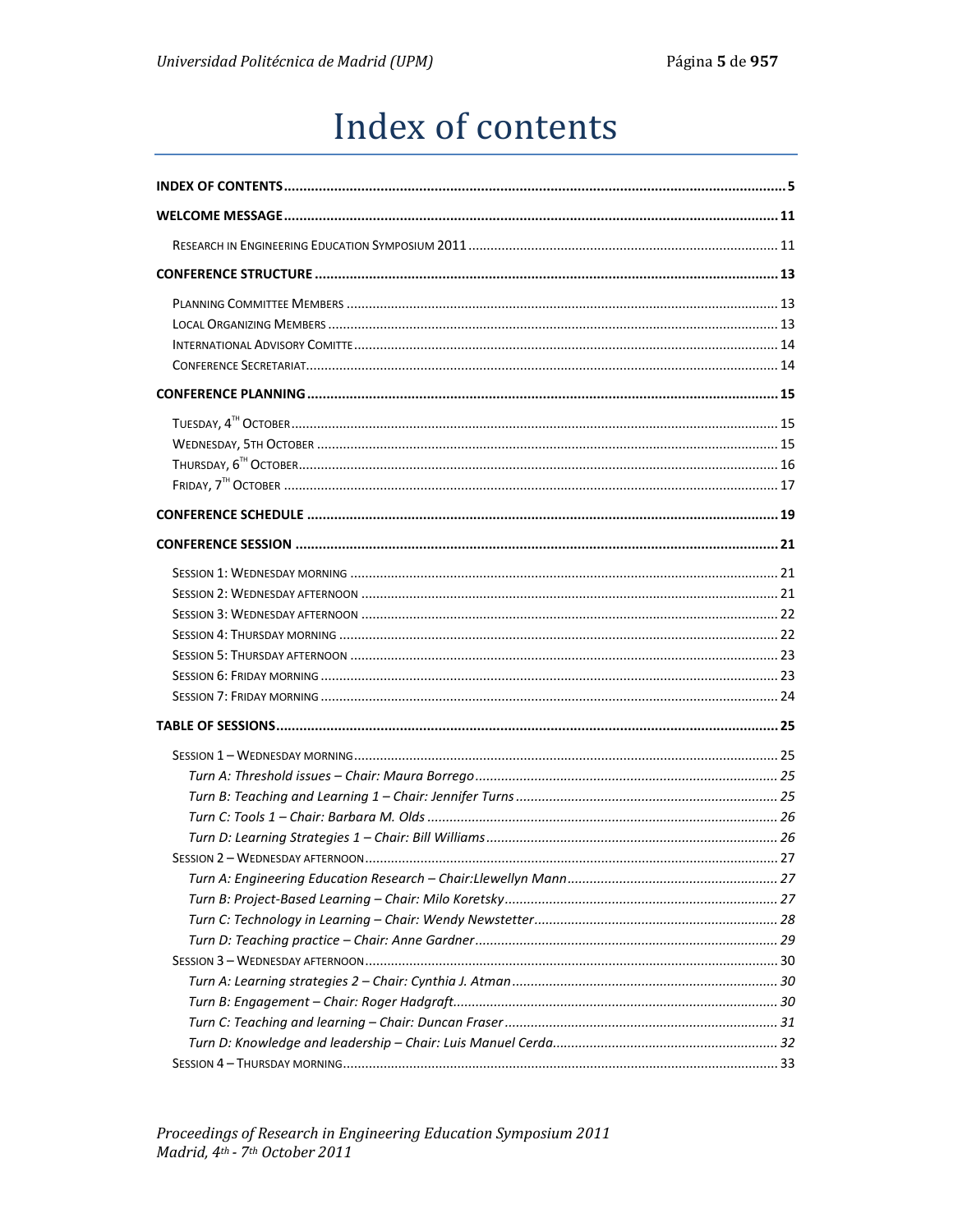| Analytical tools in engineering education research: The "learning a complex concept" model, threshold    |  |
|----------------------------------------------------------------------------------------------------------|--|
|                                                                                                          |  |
| Methodology for automated generation of multiple choice questions in self-assessment 61                  |  |
|                                                                                                          |  |
|                                                                                                          |  |
|                                                                                                          |  |
|                                                                                                          |  |
|                                                                                                          |  |
|                                                                                                          |  |
|                                                                                                          |  |
|                                                                                                          |  |
|                                                                                                          |  |
| A model for evaluation of generic competences in engineering: Application to the problem-solving         |  |
|                                                                                                          |  |
| A freshman project based computing engineering course: team work and innovation as a focus144            |  |
|                                                                                                          |  |
|                                                                                                          |  |
|                                                                                                          |  |
|                                                                                                          |  |
| Analysis of Trends in United States National Science Foundation Funding for Engineering Education: 1990- |  |
|                                                                                                          |  |
|                                                                                                          |  |
|                                                                                                          |  |
| Evaluating tutor training for online PBL teamwork courses in first year engineering190                   |  |
| Measuring the influence of Cooperative Learning and Project Based Learning on problem solving skill199   |  |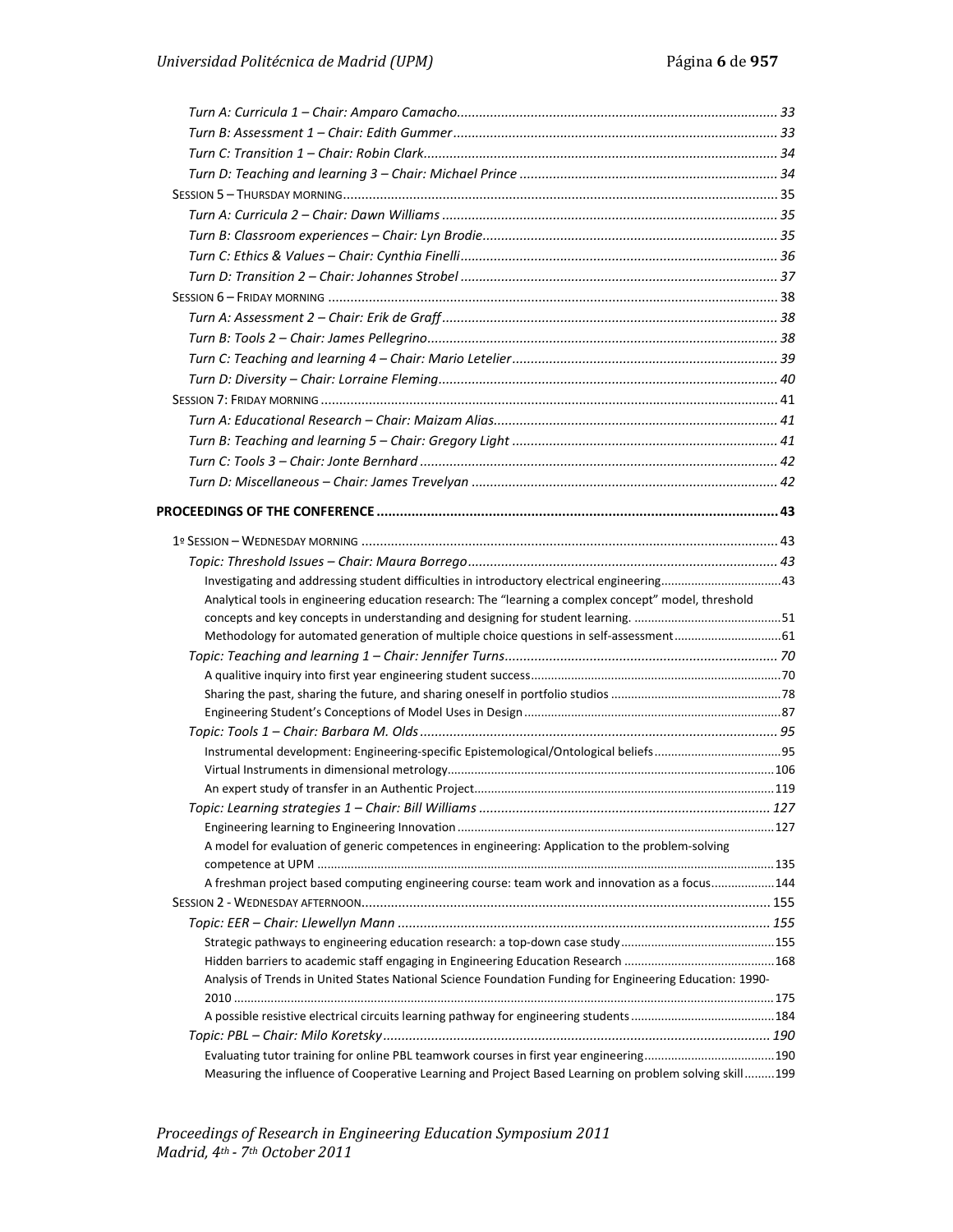| Reports from teaching practice: experiences and management of tensions encountered with PBL                     |  |
|-----------------------------------------------------------------------------------------------------------------|--|
|                                                                                                                 |  |
| Project based learning activities as a means of adapting conventional curricula to the demands of the $21^{st}$ |  |
|                                                                                                                 |  |
|                                                                                                                 |  |
| Materials Engineering Degree in the Technical University of Madrid (UPM): The challenges of a new               |  |
|                                                                                                                 |  |
| A new teaching tool on the European space for higher education: Fusion of laboratory and research results235    |  |
| Computer Adaptive Testing and the Networked Model of Curriculum in an Engineering Education Learning            |  |
|                                                                                                                 |  |
|                                                                                                                 |  |
|                                                                                                                 |  |
|                                                                                                                 |  |
|                                                                                                                 |  |
|                                                                                                                 |  |
|                                                                                                                 |  |
|                                                                                                                 |  |
|                                                                                                                 |  |
| A Variation Theory Approach to Develop Learning Progressions for Engineering Concepts 299                       |  |
| First steps in the discovery of patterns in the academic results of telecommunication engineering students in   |  |
|                                                                                                                 |  |
|                                                                                                                 |  |
|                                                                                                                 |  |
|                                                                                                                 |  |
|                                                                                                                 |  |
|                                                                                                                 |  |
|                                                                                                                 |  |
|                                                                                                                 |  |
| Design-based research as a methodology for investigating learning in the engineering education359               |  |
|                                                                                                                 |  |
| Using Inquiry-Based Activities to Repair Student Misconceptions Related to Heat, Energy and Temperature 375     |  |
|                                                                                                                 |  |
|                                                                                                                 |  |
| Building leadership capacity of engineering academics in a leadership vacuum constructed within a               |  |
|                                                                                                                 |  |
| "Knowledge Management" and Leadership in the Higher Education: A First Approach 406                             |  |
| Teaching contextual knowledge in engineering education-Theory of Engineering Science and the Core               |  |
|                                                                                                                 |  |
|                                                                                                                 |  |
|                                                                                                                 |  |
| Assessment as a tool for improving the education of engineers: experiences of international accreditation of    |  |
|                                                                                                                 |  |
|                                                                                                                 |  |
| Informing engineering education for sustainable development using ad deliberative dynamic model for             |  |
|                                                                                                                 |  |
|                                                                                                                 |  |
|                                                                                                                 |  |
|                                                                                                                 |  |
| An improvement of academic results by a self-study methodology in Transportation Engineering subject466         |  |
|                                                                                                                 |  |
|                                                                                                                 |  |
|                                                                                                                 |  |
|                                                                                                                 |  |

*Proceedings of Research in Engineering Education Symposium 2011 Madrid, 4th - 7th October 2011*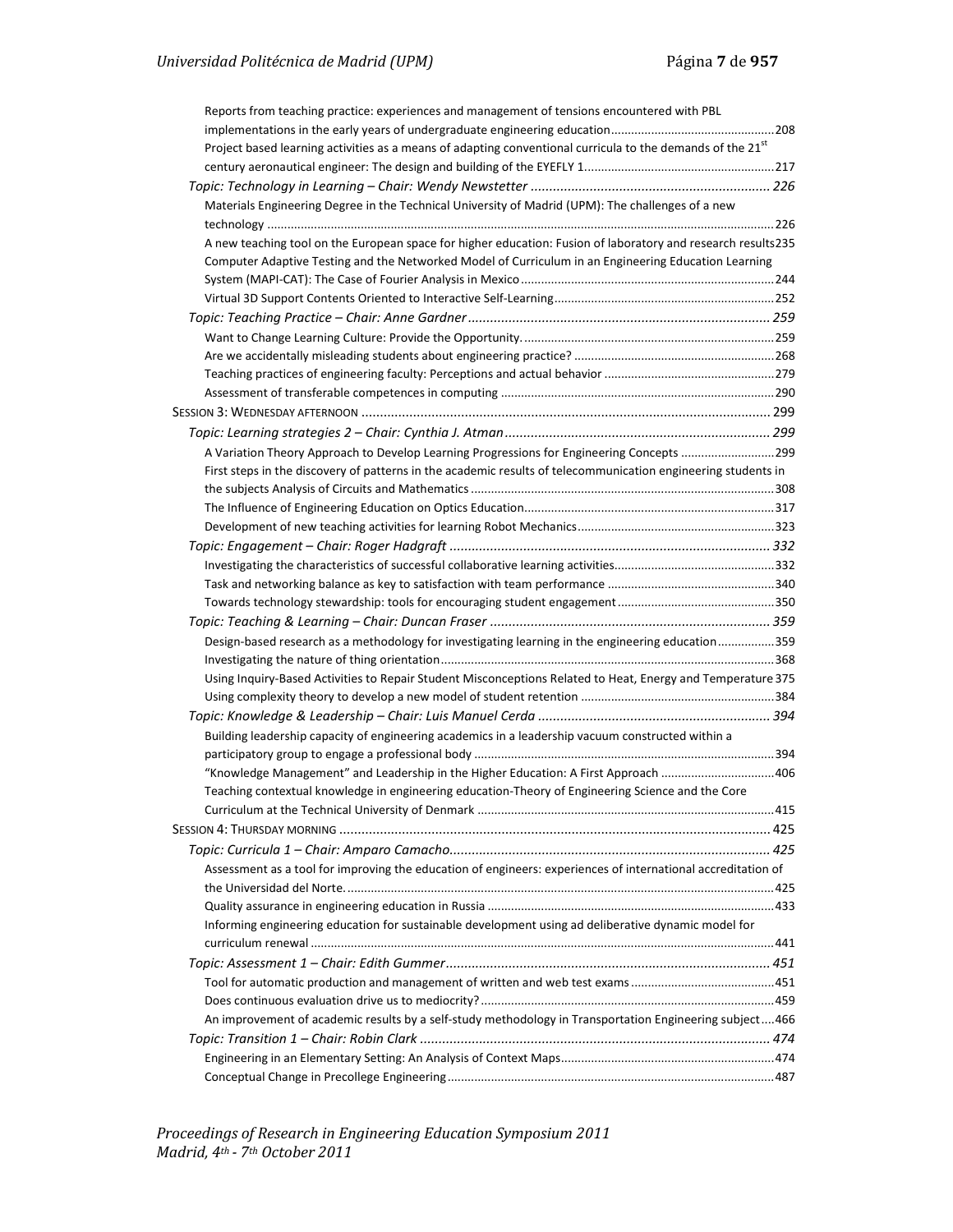| New methodology on Applied Geology and Geology for Engineers education by using practical trip 507            |  |
|---------------------------------------------------------------------------------------------------------------|--|
| Competence Monitoring in Project Teams by using Web based portfolio management systems516                     |  |
|                                                                                                               |  |
|                                                                                                               |  |
|                                                                                                               |  |
| Studying Interdisciplinarity in Engineering Degree Courses: Conceptual and Methodological Issues 535          |  |
| Facilitating intellectual and personal skills development in engineering programmes 543                       |  |
| A systematic consultation process to define graduate outcomes for engineering disciplines552                  |  |
|                                                                                                               |  |
|                                                                                                               |  |
|                                                                                                               |  |
|                                                                                                               |  |
|                                                                                                               |  |
|                                                                                                               |  |
|                                                                                                               |  |
| Assessing the ethical development of engineering undergraduates in the United States604                       |  |
|                                                                                                               |  |
| Engineering as a Caring and Empathetic Discipline: Conceptualizations and Comparisons622                      |  |
|                                                                                                               |  |
| Development of learning environments to increase the understanding and interest in engineering and            |  |
|                                                                                                               |  |
| Starting young: Learning outcomes of a developmentally appropriate PreK engineering curriculum 644            |  |
| Measuring Pupils' Perceptions of Engineers: Validation of the Draw-an-Engineer (DAET) Coding System with      |  |
|                                                                                                               |  |
| Engineering, Learners, and Contexts (ELC): The Development of Pedagogical Engineering Knowledge by            |  |
| Elementary Teachers through Perceived Learning Difficulties and Contextual Constraints 661                    |  |
|                                                                                                               |  |
|                                                                                                               |  |
| (Re-)Building an Assessment Paradigm: Individual Student Learning in Team-Based Subjects 671                  |  |
|                                                                                                               |  |
| Assessing individual performance within group design and group problem-solving learning environments686       |  |
| Understanding Feedback in an Authentic, Ill-Structured Project through Discourse Analysis: Interaction        |  |
|                                                                                                               |  |
|                                                                                                               |  |
|                                                                                                               |  |
| Concept inventories as aids for instruction: a validity framework with examples of application719             |  |
|                                                                                                               |  |
|                                                                                                               |  |
|                                                                                                               |  |
|                                                                                                               |  |
| Shifting conceptions of engineering design: Longitudinal and cross-sectional studies of undergraduate         |  |
|                                                                                                               |  |
| Microgenres: Critical "markers" that can facilitate teaching and assessing writing within and across schools  |  |
|                                                                                                               |  |
|                                                                                                               |  |
|                                                                                                               |  |
| Does social capital matter? Impacts of social capital on African American male achievement790                 |  |
| Understanding engineering self-efficacy of students involved with a professional minority engineering society |  |
|                                                                                                               |  |
|                                                                                                               |  |